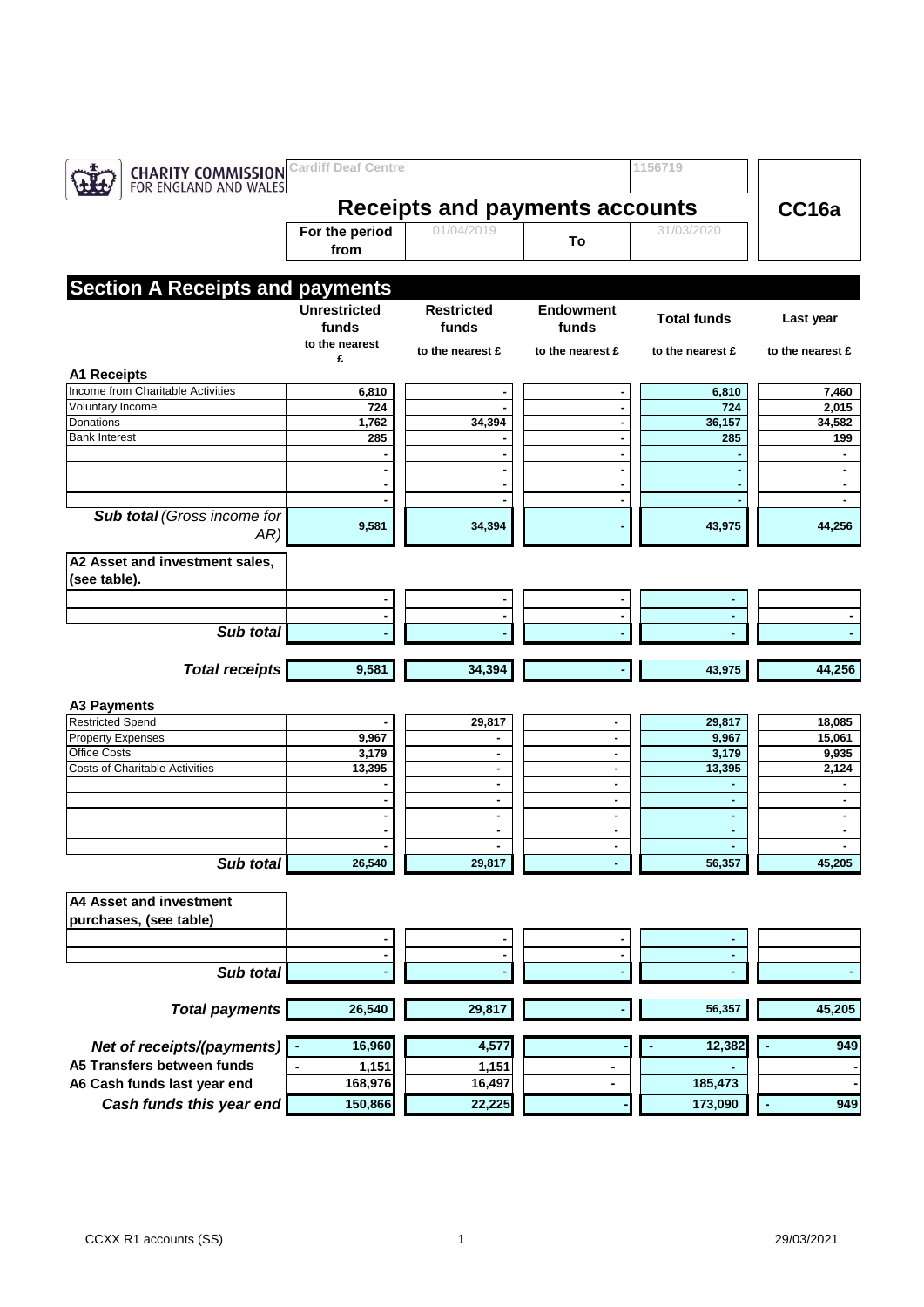|                                                                | Section B Statement of assets and liabilities at the end of the period |                                              |                                            |                                           |
|----------------------------------------------------------------|------------------------------------------------------------------------|----------------------------------------------|--------------------------------------------|-------------------------------------------|
| Categories                                                     | <b>Details</b>                                                         | <b>Unrestricted</b><br>funds<br>to nearest £ | <b>Restricted</b><br>funds<br>to nearest £ | <b>Endowment</b><br>funds<br>to nearest £ |
| <b>B1 Cash funds</b>                                           | <b>Natwest Current Account</b>                                         | 110                                          |                                            |                                           |
|                                                                | CafCash Account - Business Reserve                                     | 6,018                                        | ٠                                          |                                           |
|                                                                | CafCash Account - Fundraising                                          |                                              |                                            |                                           |
|                                                                | CasfCash Account - Current                                             | 15,121                                       |                                            |                                           |
|                                                                | CAF Gold Account - Business Reserve                                    | 1,705                                        |                                            |                                           |
|                                                                | Petty Cash                                                             | 127,792                                      | 22,225                                     |                                           |
|                                                                |                                                                        | 120                                          |                                            |                                           |
|                                                                | <b>Total cash funds</b>                                                | 150,866                                      | 22,225                                     |                                           |
|                                                                | (agree balances with receipts and payments<br>account(s))              | ОK                                           | OK                                         | OK                                        |
|                                                                |                                                                        | <b>Unrestricted</b><br>funds<br>to nearest £ | <b>Restricted</b><br>funds<br>to nearest £ | <b>Endowment</b><br>funds                 |
| <b>B2 Other monetary assets</b>                                | <b>Details</b>                                                         | $\blacksquare$                               | $\blacksquare$                             | to nearest £                              |
|                                                                |                                                                        | $\blacksquare$                               | $\blacksquare$                             |                                           |
|                                                                |                                                                        | $\blacksquare$                               | $\blacksquare$                             |                                           |
|                                                                |                                                                        | $\blacksquare$                               | $\blacksquare$                             |                                           |
|                                                                |                                                                        |                                              |                                            |                                           |
|                                                                |                                                                        | $\blacksquare$                               | ä,                                         |                                           |
|                                                                |                                                                        | $\blacksquare$                               | $\blacksquare$                             |                                           |
|                                                                | <b>Details</b>                                                         | Fund to which<br>asset belongs               | Cost (optional)                            | <b>Current value</b><br>(optional)        |
| <b>B3 Investment assets</b>                                    |                                                                        |                                              | $\blacksquare$                             |                                           |
|                                                                |                                                                        |                                              | ä,                                         |                                           |
|                                                                |                                                                        |                                              | ÷.                                         |                                           |
|                                                                |                                                                        |                                              | ä,                                         |                                           |
|                                                                |                                                                        |                                              | $\blacksquare$                             |                                           |
|                                                                | <b>Details</b>                                                         | <b>Fund to which</b><br>asset belongs        | Cost (optional)                            | <b>Current value</b><br>(optional)        |
| <b>B4 Assets retained for the</b>                              |                                                                        |                                              | ٠                                          |                                           |
| charity's own use                                              |                                                                        |                                              | $\blacksquare$                             |                                           |
|                                                                |                                                                        |                                              | $\blacksquare$                             |                                           |
|                                                                |                                                                        |                                              | $\blacksquare$                             |                                           |
|                                                                |                                                                        |                                              | ä,                                         |                                           |
|                                                                |                                                                        |                                              | $\blacksquare$                             |                                           |
|                                                                |                                                                        |                                              | $\blacksquare$                             |                                           |
|                                                                |                                                                        |                                              | $\mathbf{r}$                               |                                           |
|                                                                |                                                                        |                                              | ä,                                         |                                           |
|                                                                |                                                                        |                                              |                                            |                                           |
|                                                                | <b>Details</b>                                                         | Fund to which<br>liability relates           | Amount due<br>(optional)                   | When due<br>(optional)                    |
| <b>B5 Liabilities</b>                                          |                                                                        |                                              | $\blacksquare$                             |                                           |
|                                                                |                                                                        |                                              | $\blacksquare$                             |                                           |
|                                                                |                                                                        |                                              | $\mathbf{r}$                               |                                           |
|                                                                |                                                                        |                                              | ٠                                          |                                           |
|                                                                |                                                                        |                                              | $\blacksquare$                             |                                           |
| Signed by one or two trustees on<br>behalf of all the trustees | Signature                                                              | <b>Print Name</b>                            |                                            | Date of<br>approval                       |
|                                                                |                                                                        |                                              |                                            |                                           |
|                                                                | max                                                                    |                                              | Dafydd R. Eveleigh                         | 29/03/2021                                |
| CCXX R2 accounts (SS)                                          |                                                                        |                                              |                                            | 29/03/2021                                |